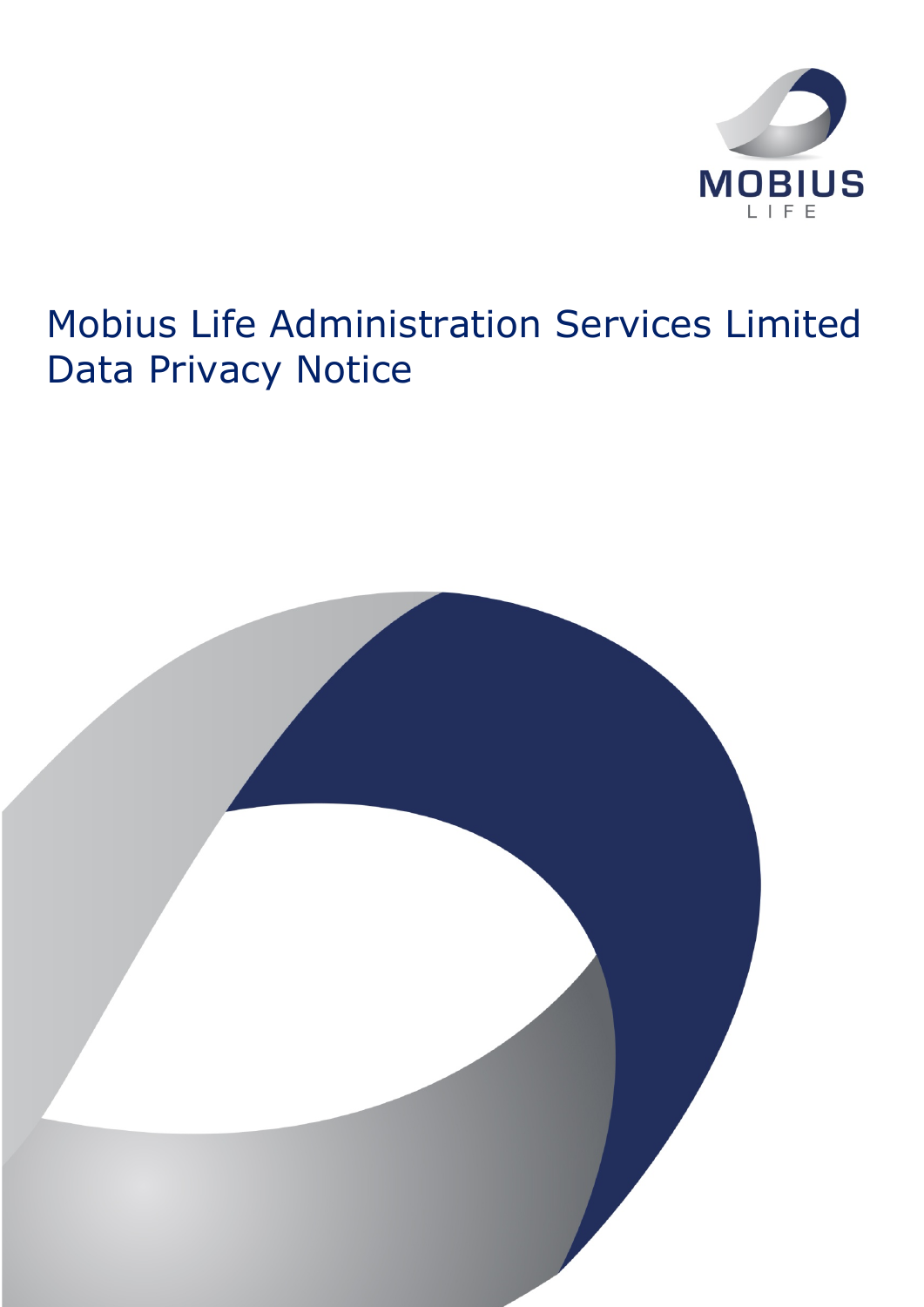

### **Introduction**

This data privacy notice confirms how Mobius Life Administration Services Limited (referred to hereafter as "our", "us", "we" or "MLAS") obtains, manages, uses, retains and destroys personal data which we process as a Data Controller and in compliance with the UK GDPR and other UK data privacy laws.

MLAS is an investment administration company. We specialise in providing investment administration and we are processing your personal data during the course of these activities as set out in this data privacy notice.

Personal data is information (hereafter referred to as "data" or "information"), which can identify a living person or living people (known as an individual or individuals), referred to hereafter as either a "data subject", "you", "your", "person", "persons" "individual" or "individuals"). Examples of the personal data we collect can be your name, your signature, your email address, your address, your phone number, and any other data which will enable us to continue to service the relationship with us.

We have produced this document to explain your rights regarding the data we process and the lawful basis we use to process the data.

If you are viewing this document online, please refresh the page to ensure you are viewing the current version.

Document Date: 20 March 2021.

The topics and information within this document have been referenced to make it easy for you to raise an enquiry should you wish to or refer to, if you do not understand something.

The contents of this document will be reviewed annually, or more frequently if required due to legislation or regulation.

### **Contents**

| Ref.     | Topic                                             | Page(s) |
|----------|---------------------------------------------------|---------|
|          | Enguiries                                         |         |
|          | Complaints                                        |         |
|          | Information about our Processing of Personal Data |         |
|          | Your Rights and Obligations                       |         |
| <u>.</u> | Further Information                               |         |

Mobius Life Administration Services Limited is registered in England and Wales at: 3<sup>rd</sup> Floor, 20 Gresham Street, London EC2V 7JE. Registered No. 5754821. For your security telephone conversations may be recorded. © Copyright 2018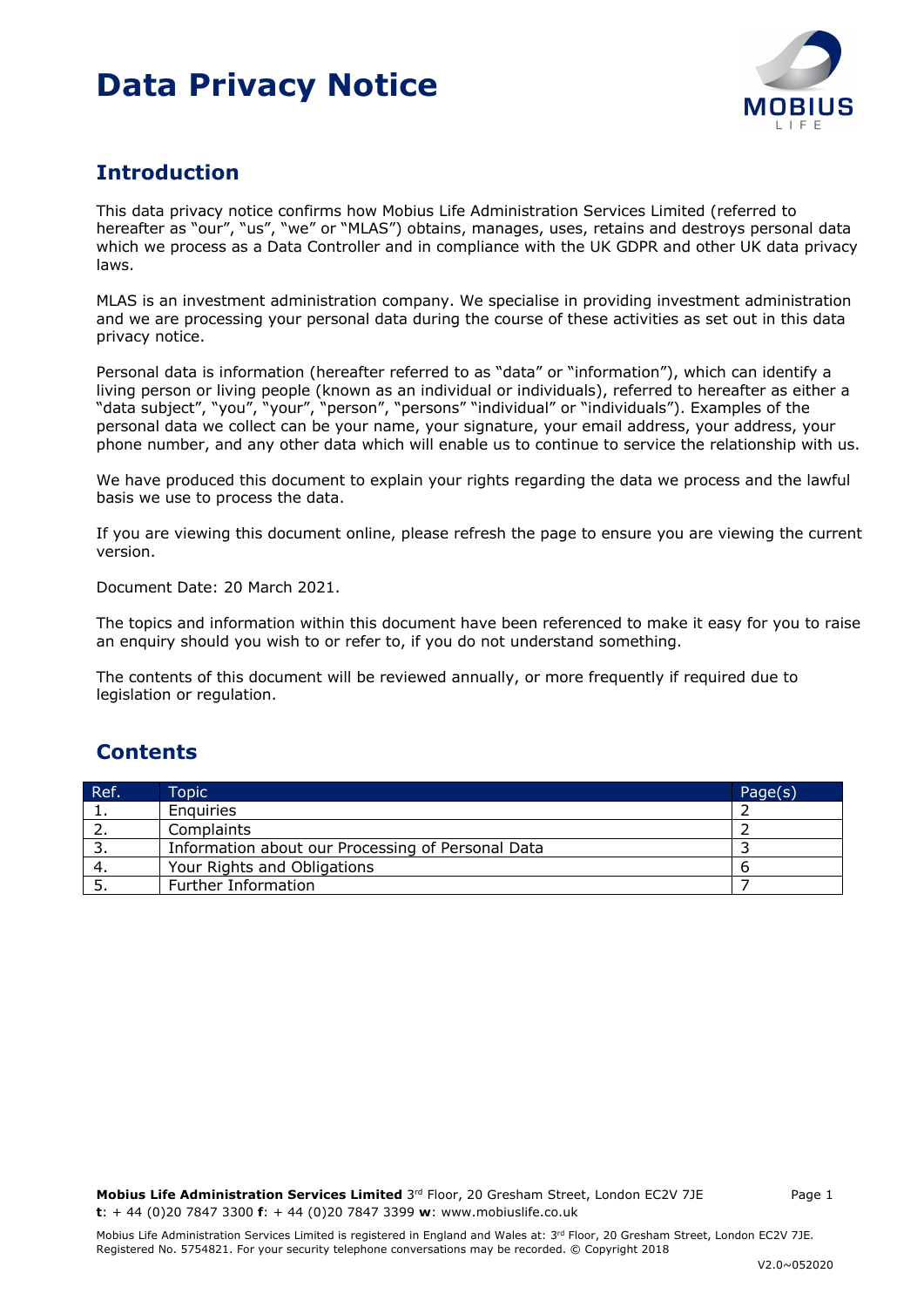

### **1. Enquiries**

If you have any questions regarding this document or the data we process, our contact details are as follows:

Email: ClientServices@MobiusLife.co.uk

Telephone: +44 (0) 20 7847 3300 Facsimile: +44 (0) 845 268 0200

Address: Mobius Life Administration Services Limited 3rd Floor 20 Gresham Street LONDON EC2V 7JE

### **2. Complaints**

If you have a complaint about the way in which your data is being processed by us, you can contact our Chief Data Officer using the following information:

Email: Compliance@MobiusLife.co.uk

Telephone: +44 (0) 20 7847 3300 and ask to speak to the Chief Data Officer

Address: Chief Data Officer Mobius Life Administration Services Limited 3rd Floor 20 Gresham Street LONDON EC2V 7JE

You can also complain to the Information Commissioner's Office (ICO):

Website: https://ico.org.uk/ Live chat: https://ico.org.uk/concerns/

Email: icocasework@ico.org.uk

Telephone Number: 0303 123 1113

Address: Information Commissioner's Office Wycliffe House Water Lane Wilmslow CHESHIRE SK9 5AF

**Mobius Life Administration Services Limited** 3<sup>rd</sup> Floor, 20 Gresham Street, London EC2V 7JE Page 2 **t**: + 44 (0)20 7847 3300 **f**: + 44 (0)20 7847 3399 **w**: www.mobiuslife.co.uk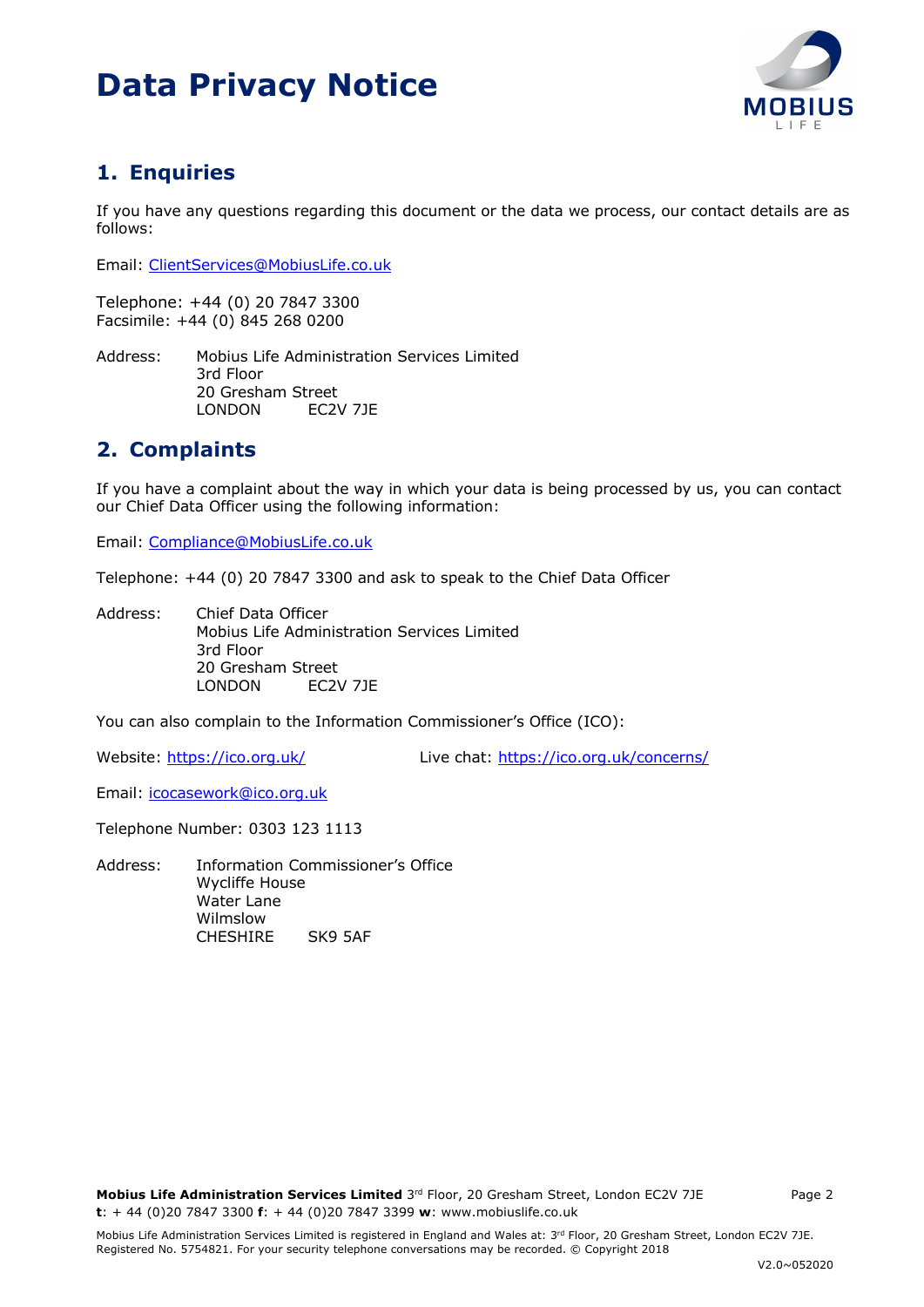

### **3. Information about our Processing of Personal Data**

### **3.1 Whose personal data does this data privacy notice apply to?**

This data privacy notice describes our practices when processing the personal data of individuals who are business contacts, for example consultants and advisers, client representatives, and trustees of pension schemes.

#### **3.2 How do we obtain your personal data?**

We will obtain personal data from the following sources:

- **i. Directly from you:** we collect personal data when you communicate directly with us, such as your name and contact details.
- **ii. From other third parties:** third parties, such as consultants and advisers, may provide personal data about you to us, such as your name, signature and contact details.
- **iii. When personal data is publicly available:** we may collect and combine personal data that is publicly available with information we already hold, for example for verification purposes.

### **3.3 What personal data do we collect and why?**

We will collect, store and use your personal data for the purposes set out in more detail in this section.

Your personal data may be shared with some third parties as set out in more detail below.

- **i. Personal data that we collect:** the categories of personal data that we collect include:
	- Basic identification details, such as your name and signature;
	- Contact details such as your telephone number, email address and postal address;
	- Any correspondence we have with you, including any complaints we receive from you.
- **ii. How we use the personal data we collect:** the purposes for collecting the data include:
	- To provide our services or information to our clients;
	- To facilitate the smooth running of the business through communications, including providing administrative updates to trustees and other third parties;
	- To market our business to business contacts / advisory firms;
	- To process and respond to any requests, enquiries or complaints received;
	- To comply with any other contractual, legal and regulatory obligations (including those arising under contracts) and the enforcement of legal claims;
	- For our internal audit purposes and to administer our products and services;

**Mobius Life Administration Services Limited** 3<sup>rd</sup> Floor, 20 Gresham Street, London EC2V 7JE Page 3 **t**: + 44 (0)20 7847 3300 **f**: + 44 (0)20 7847 3399 **w**: www.mobiuslife.co.uk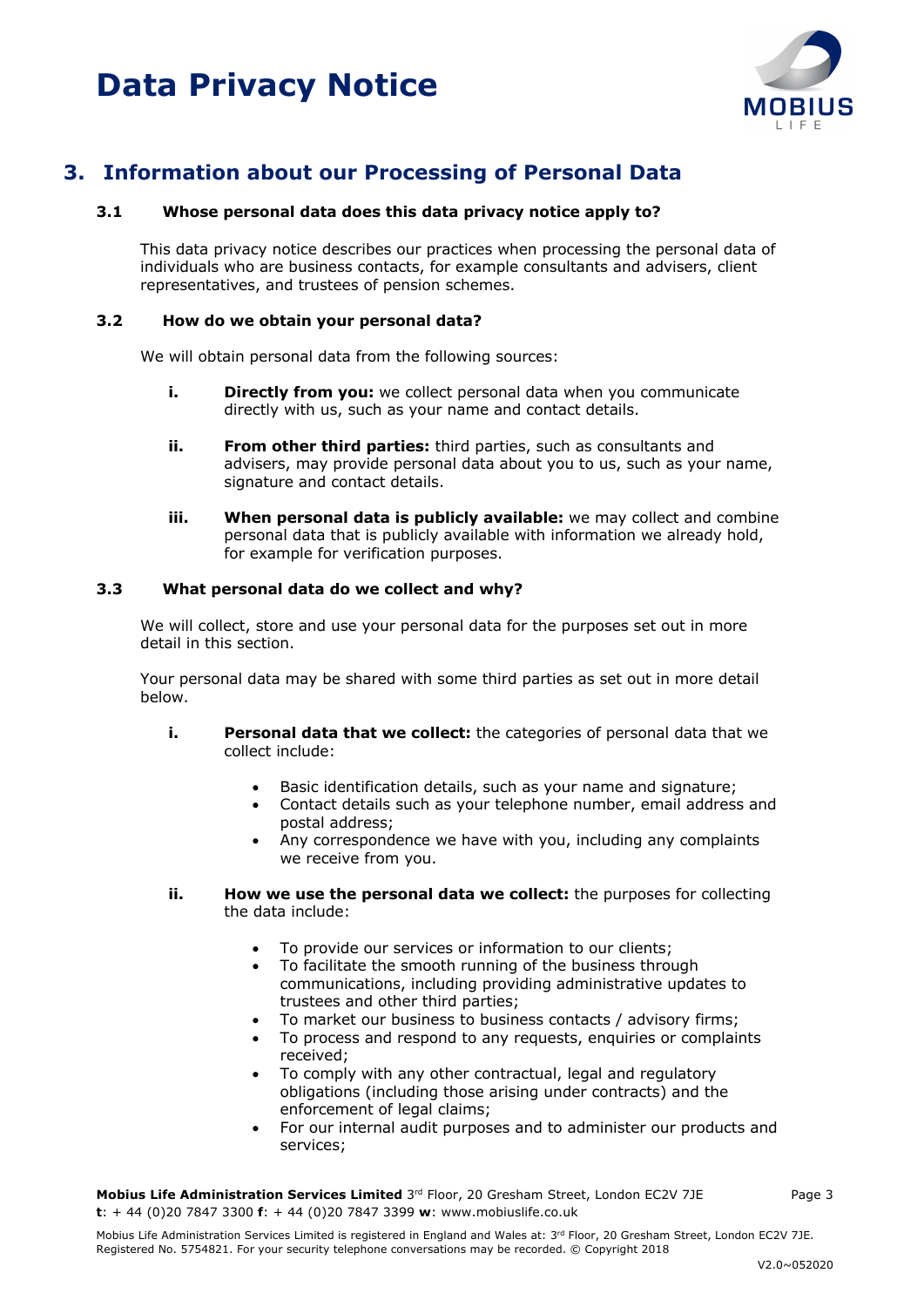

- To detect or prevent fraud, misuse of services or money laundering;
- For any other purposes which we will notify you about.
- **iii. Recipients of personal data:** we may disclose the personal data that we collect to third parties, as follows:
	- To third parties who are integral to our services, such as representatives, advisory firms and trustees of schemes;
	- To third parties providing services to us, such as our professional advisors (e.g. our external and internal auditors and lawyers);
	- To authorities such as tax authorities, courts, regulators and security or police authorities where required or requested by law or where we consider it necessary;
	- To third parties who work on our behalf to service or maintain our IT infrastructure, such as IT suppliers;
	- If we are defending a legal claim your personal data may be transferred as required in connection with a claim;
	- If we discuss selling or transferring part or all of MLAS the personal data may be transferred to prospective purchasers under suitable terms as to confidentiality; and
	- If we are reorganised or sold, personal data may be transferred to a buyer.

### **3.4 What are our lawful bases for processing your personal data?**

Below are the legal options available to us for controlling and processing your data:

- a) **Consent**: the data subject has given consent to the processing of their personal data for one or more specific purposes, or consent has been given by an authorised person or authorised organisation to provide consent on the data subject's behalf;
- b) **Contract**: processing is necessary for the performance of a contract to which the data subject is party to or in order to take steps at the request of the data subject prior to entering into a contract;
- c) **Compliance with legal obligation**: processing is necessary for compliance with a legal obligation to which the controller is subject;
- d) **Protection of vital interests of the data subject**: processing is necessary in order to protect the vital interests of the data subject or of another natural person;
- e) **Public interest/official authority**: processing is necessary for the performance of a task carried out in the public interest or in the exercise of official authority vested in the controller; and
- f) **Legitimate interest:** processing is necessary for the purposes of the legitimate interests pursued by the controller or by a third party, except where such interests are overridden by the interests or fundamental rights and freedoms of the data subject which require protection of personal data, in particular where the data subject is a child. The legitimate interests that we would be relying upon as a Controller include the following:
	- providing and improving our services, including understanding and responding to complaints, enquiries and feedback;
	- promoting our business and our brand;
	- developing and maintaining relationships with our business contacts;
	- verifying contact and other details;
	- prevention of fraud and money laundering;
	- network and information security.

**Mobius Life Administration Services Limited** 3<sup>rd</sup> Floor, 20 Gresham Street, London EC2V 7JE Page 4 **t**: + 44 (0)20 7847 3300 **f**: + 44 (0)20 7847 3399 **w**: www.mobiuslife.co.uk

Mobius Life Administration Services Limited is registered in England and Wales at: 3<sup>rd</sup> Floor, 20 Gresham Street, London EC2V 7JE. Registered No. 5754821. For your security telephone conversations may be recorded. © Copyright 2018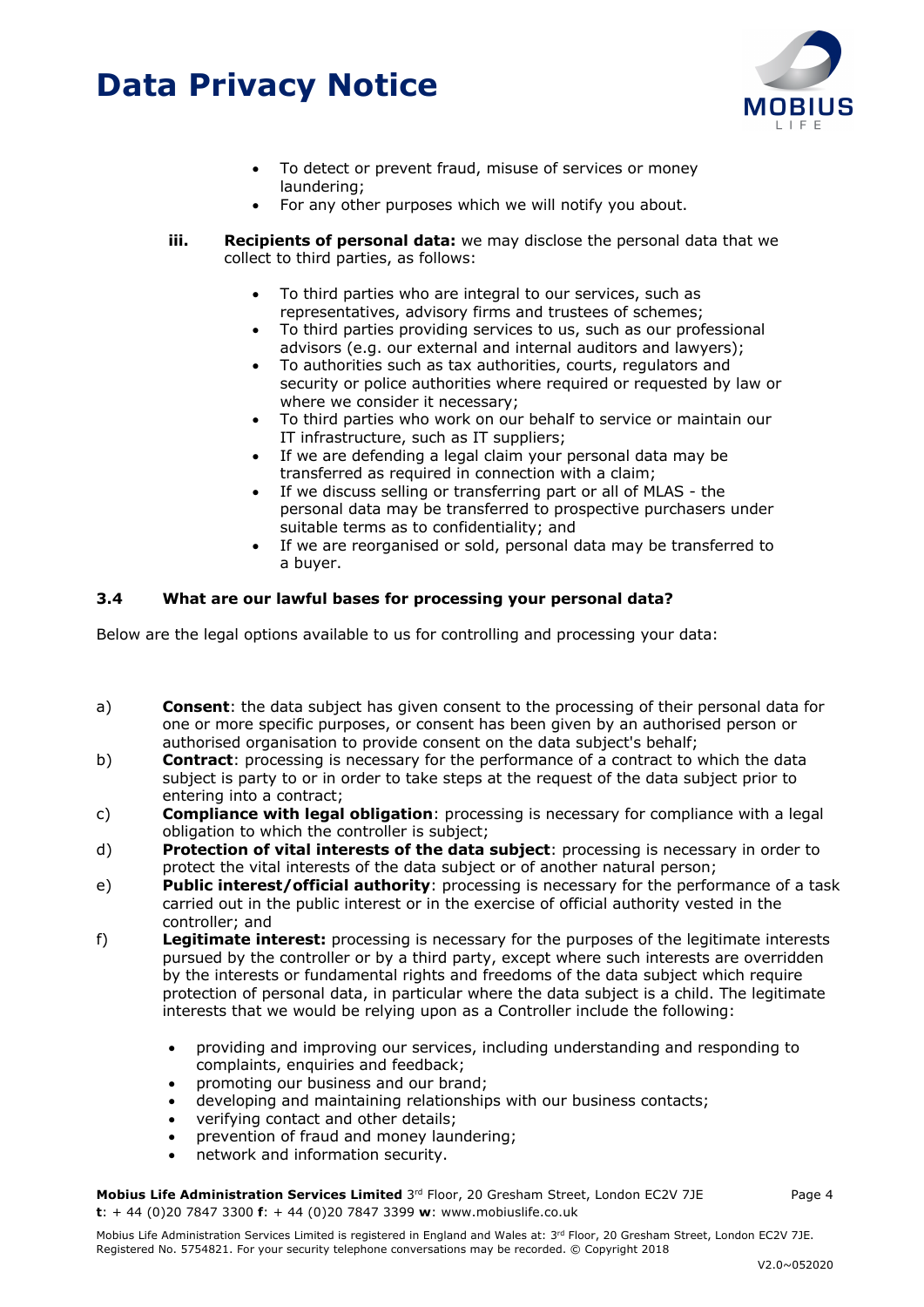

#### **3.5 Investment Administration Processing**

- a) If we conduct investment administration for you, we use option 3.4 (f) ("legitimate interests") to process your data.
- b) In certain circumstances, where an individual does not provide personal data which is required, we will not be able to perform our obligations under the contract with them or may not be able to provide them with our services. We will make it clear if and when this situation arises and what the consequences of not providing the personal data will be.

### **3.6 Processing representatives' data ("associates")**

- a) If a representative is forwarding your personal data to us, or communicating with us on your behalf, we may use option 3.4 (c) ("Compliance with legal obligation") or 3.4 (f) ("Legitimate interests") depending on the type of personal data.
- b) Representatives have the same rights in respect of their data, providing we can identify them as an individual, so this document is applicable to them as well.

#### **3.7 Marketing**

- a) We will only send marketing information to certain representatives or business contacts, such as advisory firms.
- b) We will rely upon option 3.4 (f) ("Legitimate interests") for this marketing activity.
- c) You can opt out of receiving such marketing from us at any time by contacting us at the contact details at page 2.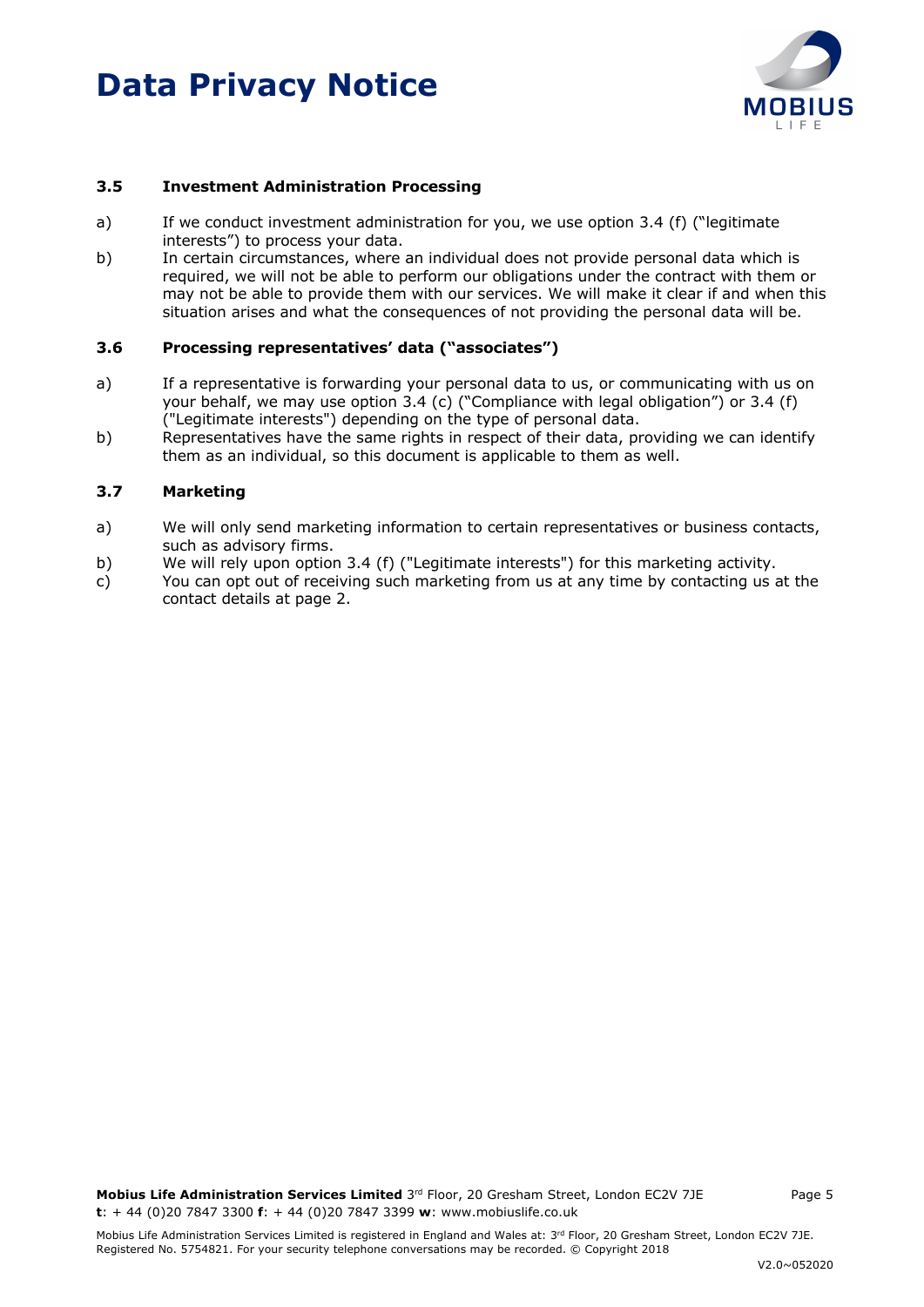

### **4. Your Rights and Obligations**

You have the following rights and obligations regarding your data which we hold for processing. Some of these rights will only apply in certain circumstances. If you would like to exercise any of these rights, please contact us using the contact details on page 2.

### **You have the following rights:**

- a) **Access:** To ask us if we are processing your personal data and, if we are, request access to the personal data. This entitles you to a copy of the personal data we hold about you and certain other information about it, which will be free of charge;
- b) **Correction:** To request we update/rectify your data if the data we hold is no longer valid or incorrect;
- c) **Erasure:** To request we delete/erase the data we hold on you;
- d) **Restriction:** To request we either stop or restrict the processing of your data;
- e) **Objection:** To object in certain circumstances, such as where your data has been unlawfully processed by us. You can also object to us processing your data, e.g. to sending you marketing material;
- f) **Data portability:** To request us to send your data to another organisation, known as data portability, when it is technically possible for us to do so;
- g) **Automated decision-making:** To understand the logic behind any automated decisionmaking, including profiling we use, and to object to us using it by automated means;
- h) **Withdraw Consent:** Where we have obtained your consent for a processing activity you have the right to withdraw your consent;
- i) **Complaints to the ICO:** To complain to our data supervisory body, the Information Commissioner's Office. Their contact details are confirmed on page 2.